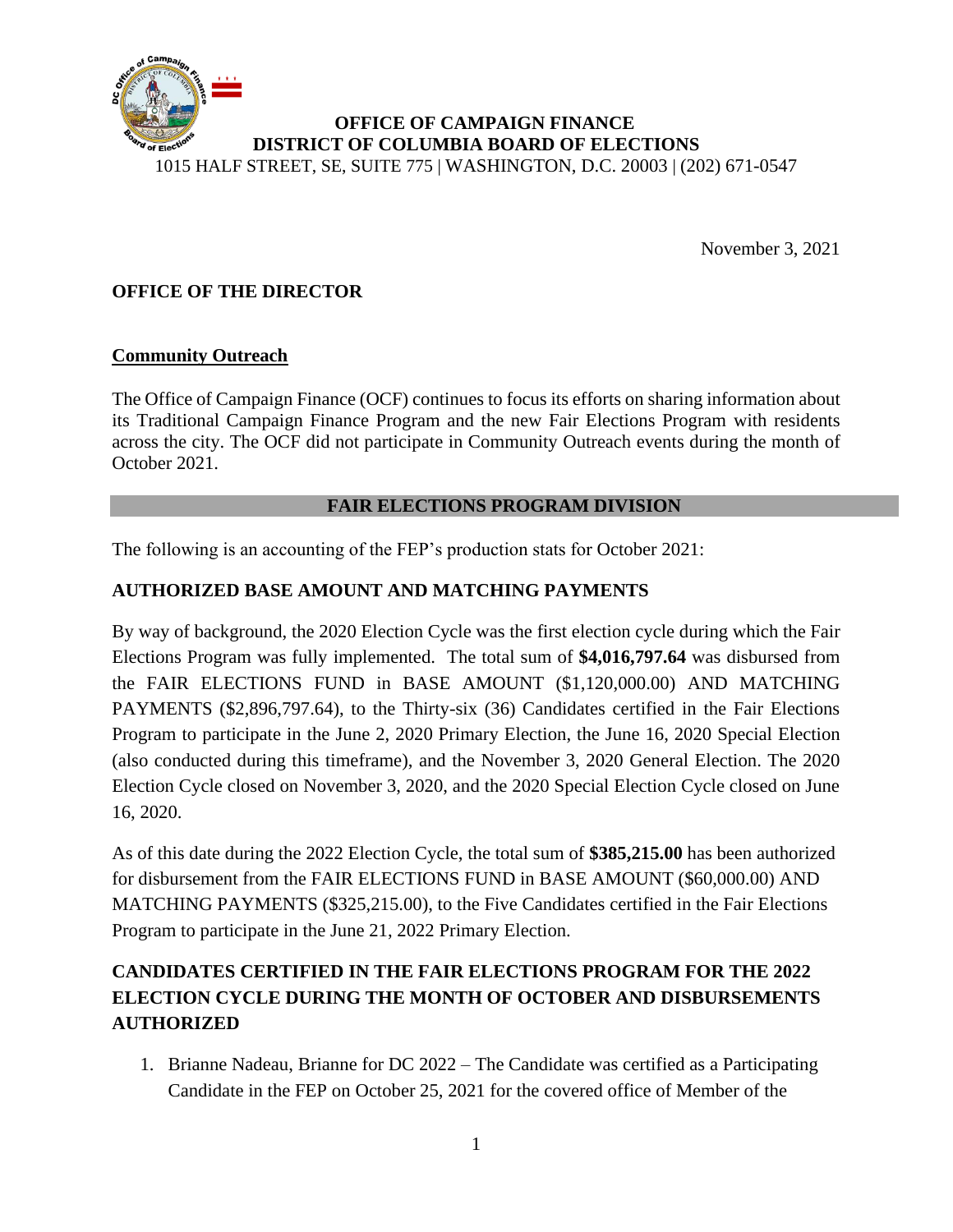Council from Ward 1 in the June 21, 2022 Primary Election, and the sum of \$40,660.00 in Matching payments was authorized for disbursement.

- 2. Faith Gibson Hubbard, Friends of Faith Ward 5 2022- The Candidate was certified on October 25, 2021 in the FEP for the covered office of Member of the Council from Ward 5 in the June 21, 2022 Primary Election, and the sums of \$47,775.00 in Matching payments and \$20,000.00 for one half of the Base Amount payment were authorized for disbursement.
- 3. Erin Palmer, Erin for DC- The Candidate was certified on October 25, 2021 in the FEP for the covered office of Chairman of the Council in the June 21, 2022 Primary Election, and the sums of \$133,075.00 in Matching payments and \$20,000.00 for one half of the Base Amount payment were authorized for disbursement.
- 4. Gordon Fletcher, Gordon Fletcher for Ward 5 On October 29, 2021, the additional sum of \$5,525.00 was authorized for disbursement in Matching payments.
- 5. Mary Cheh, Cheh 2022 On October 29, 2021, the additional sum of \$625.00 in Matching payments was authorized for disbursement.

## **DESK REVIEWS AND OTHER ACTIVITIES**

| Desk Reviews of October 10 <sup>th</sup> , 2021 Reports and Amended Reports of Receipts and Expenditures |
|----------------------------------------------------------------------------------------------------------|
|                                                                                                          |
|                                                                                                          |

## **REMITTED FUNDS**

As of October 31, 2021, the total sum of **\$140,686.88** has been remitted for deposit in the Fair Elections Fund from the campaign operations of Participating Candidates in the June 16, 2020 Special Election, the June 2, 2020 Primary Election, and the November 3, 2020 General Election.

## **ONGOING POST-ELECTION FULL FIELD AUDITS**

The following thirty-four (34) Post-Election Audits are currently ongoing before the Fair Elections Program at various stages, including Audit Documentation received and Audit in progress; Audit Complete and the Preliminary Statement of Findings issued, and/or Response received and Under Review; and Failure to submit Audit Documentation and Referred to the Office of the General Counsel (OGC).

**Post-Election Audits – The June 2, 2020 Primary Election** (Audits initiated on June 19, 2020 of the Campaign Operations of those Candidates who did not proceed to the General Election):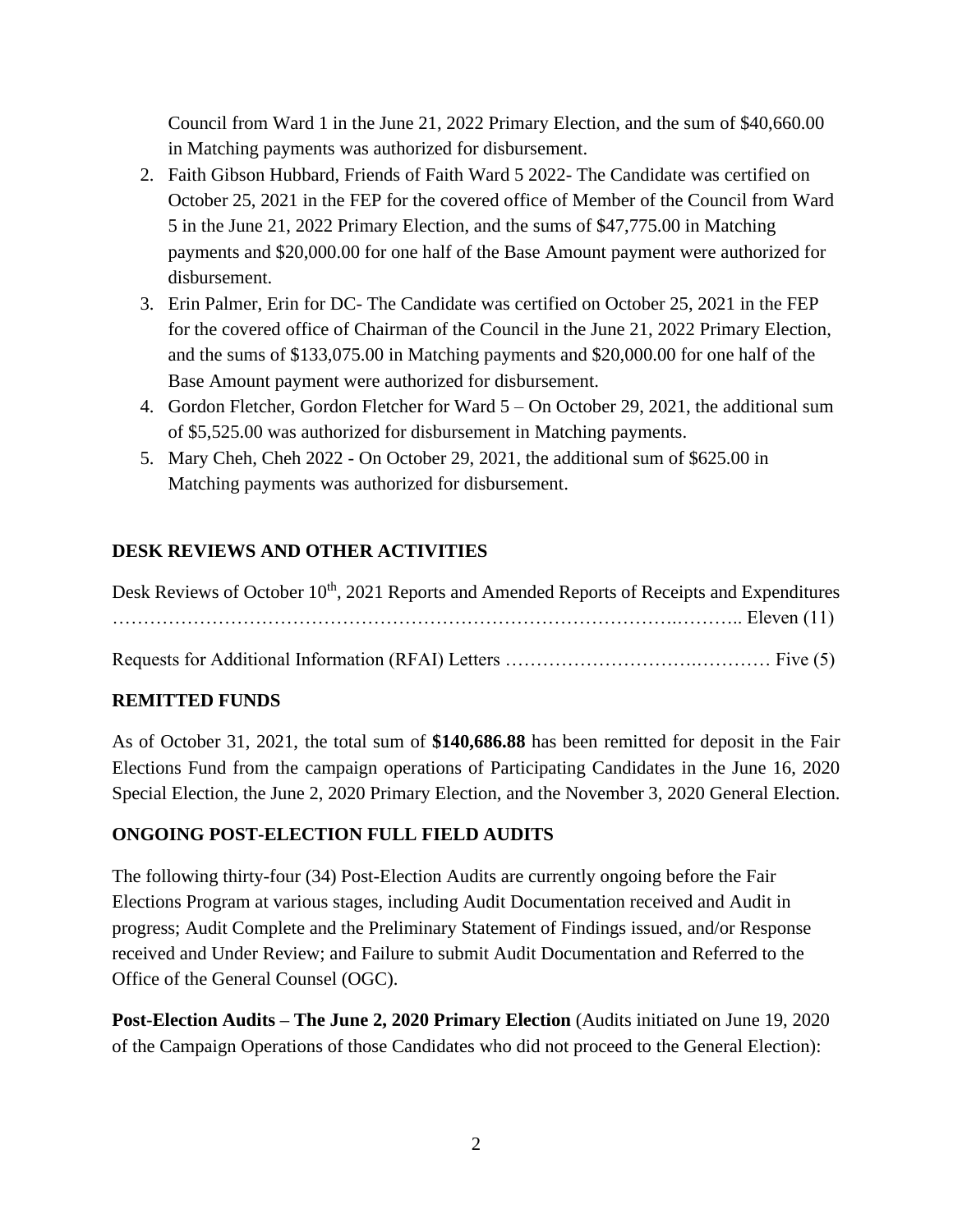- 1. Green for Ward 7 Audit documentation received on August 6, 2020. Audit is in progress.
- 2. Kelvin Brown for DC Council Ward 7 Audit complete. **Preliminary Statement of Finding issued on June 23, 2021. Response submitted on August 19, 2021 under review of the FEP Manager.**
- 3. Evans 2020 Audit complete. **Preliminary Statement of Findings issued on April 15, 2021.** Response submitted on May 21, 2021 under review of the FEP Manager.
- 4. Yilin for Ward 2 Audit complete. **Preliminary Statement of Findings issued on April 15, 2021.** Response submitted on May 21, 2021 under review of the FEP Manager.
- 5. Patrick Kennedy for Ward 2 Audit complete. **Preliminary Statement of Findings issued on August 5, 2021. Response submitted on July 14, 2021 under review of the FEP Manager.**
- 6. Mike for Ward 8 Audit complete. **Preliminary Statement of Findings issued on June 23, 2021.** Response submitted on July 14, 2021 under review of the FEP Manager.
- 7. Kishan for DC 2020 Referred to the Office of the General Counsel (OGC) on February 16, 2021 for failure to submit the required documentation. Hearing held on March 10, 2021 no response from Committee, 2nd Hearing held on March 25, 2021 no response from Committee. OGC issued an Order on April 20, 2021, and the Committee was fined One Thousand Five Hundred Dollars (\$1,500.00). Will state Audit based on documentation received.
- 8. Jordan Grossman for Ward 2 Audit complete. **Preliminary Statement of Findings issued on June 30, 2021.** Response submitted July 12, 2021 under review of the FEP Manager.
- 9. John Fanning for Ward 2 Extension approved until October 12, 2020 for submission of financial records. Documentation was not received. Referred to the Office of the General Counsel (OGC) on February 12, 2021. Enforcement Action pending.
- 10. Elect Renee Bowser Audit complete. **Preliminary Statement of Findings issued on June 23, 2021.** Response submitted on July 24, 2021 under review of the FEP Manager.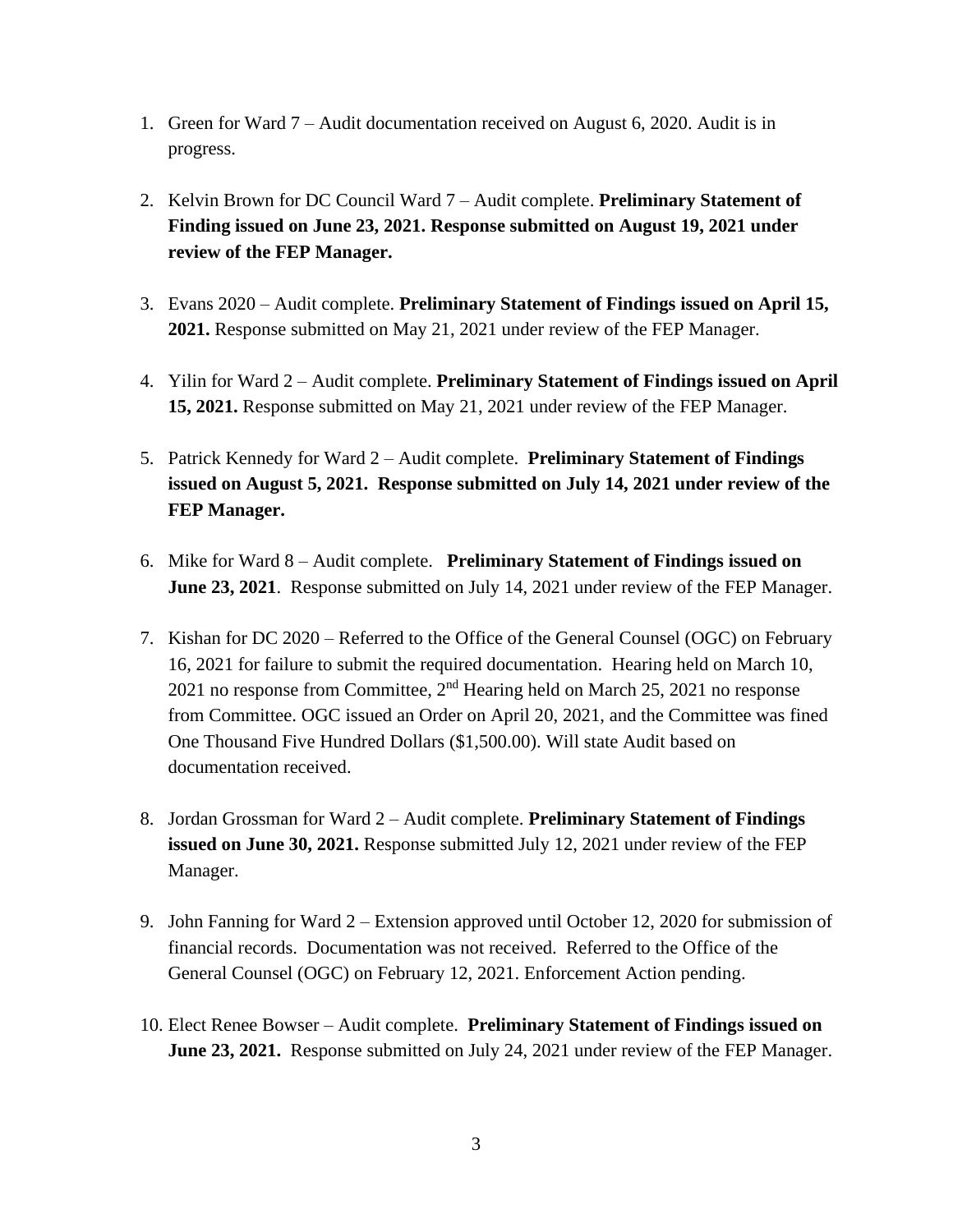**Post-Election Audits: The June 16, 2020 Special Election** (Audits initiated on July 6, 2020 of the Campaign Operations of those Candidates who participated in the Special Election)

- 1. Kishan Putta, Kishan Putta for Ward 2 Special Election 2020 Audit complete. **Preliminary Statement of Findings issued on June 23, 2021.** No response. Will state Audit based on FEP Preliminary Report.
- 2. John Fanning, John Fanning for Ward 2 Special Election 2020 – Extension approved until October 12, 2020 for the submission of the financial records. Documentation was not received. Referred to the Office of the General Counsel (OGC) on February 12, 2021. Enforcement Action pending.
- 3. Jordan Grossman, Jordan Grossman for Ward 2 Special Election Audit complete. **Preliminary Statement of Findings issued on June 30, 2021.** Response received on July 12, 2021 under review by the FEP Manger.
- 4. Patrick Kennedy, Patrick Kennedy for Ward 2 Special June 16, 2020 Audit complete. **Preliminary Statement of Findings issued on June 23, 2021.** Response submitted on July 15, 2021 under review of the FEP Manager.

**Post-Election Audits: The November 3, 2021 General Election** (Audits initiated on March 30, 2021 of the Campaign Operations of those Candidates who participated in the November 3, 2020 General Election)

- 1. Friends of Allister Chang Audit complete. **Preliminary Statement of Findings issued on August 5, 2021.**
- 2. Chander for Council Audit documentation has been received. Audit in progress.
- 3. Friends of Christina Henderson Audit complete. **Preliminary Statement of Findings issued on June 23, 2021.** Response received July 9, 2021 under review by the FEP Manager.
- 4. Committee to Elect Dontrell Smith Audit complete. **Preliminary Statement of Findings issued on August 19, 2021. Response received on September 23, 2021 under review of the FEP Manager.**
- 5. Let's Reid 2020 Audit documentation has been received. Audit in progress.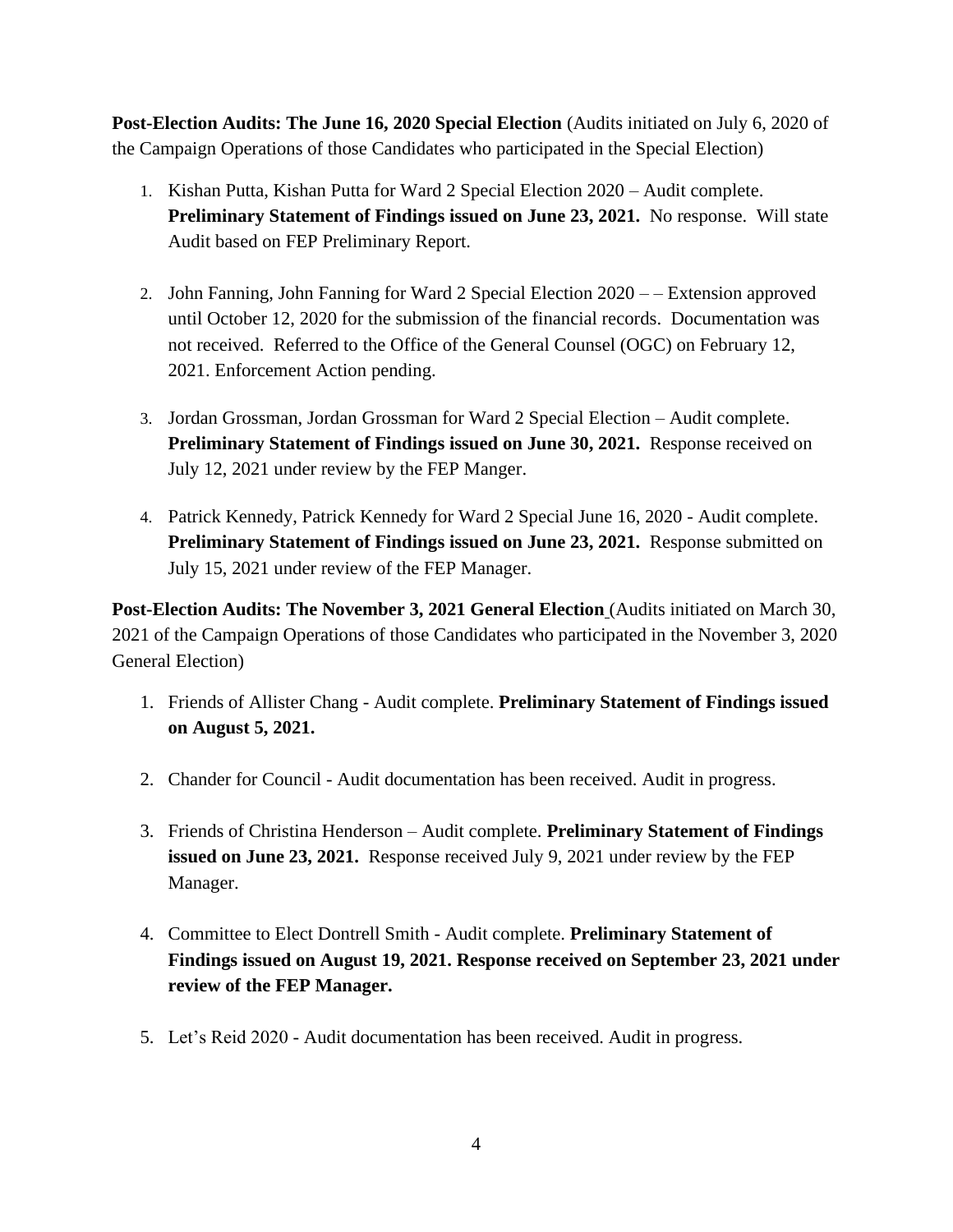- 6. Committee to Elect Eboni Rose Thompson for DC SBOE Ward 7 Audit complete. **Preliminary Statement of Findings issued on August 5, 2021. Response received on September 10, 2021 under review of the FEP Manager.**
- 7. Ed Lazere for DC Council At-Large Audit documentation received on June 7, 2021. Audit in progress.
- 8. Franklin for DC 2020 Audit documentation received on May 7, 2021. Audit in progress.
- 9. Frazier for Ward 4 Audit documentation has been received. Audit in progress.
- 10. James for Ward 2 State Board of Education Audit initiated on March 30, 2021, no documentation has been received. Referred to the OGC, Hearing held on August 11, 2021, No one representing the committee attended. OGC will reschedule the Hearing.
- 11. Committee to Elect Janeese Lewis George Audit initiated on March 30, 2021. No documentation received as of June 30, 2021. Referred to OGC on August 23, 2021. Audit documentation received on Oct. 4, 2021. Audit in progress.
- 12. Committee to Elect Jeanne' Lewis for City Council Audit documentation received on August 15, 2021. Audit in progress.
- 13. Karen for 7 SBOE 2020 Audit initiated on March 30, 2021. No documentation received as of June 30, 2021. Referred to OGC on August 23, 2021. Audit documentation received on Oct. 4, 2021. Audit in progress.
- 14. Monica Palacio for City Council Audit initiated on March 30, 2021. No documentation received as of June 30, 2021. Referred to OGC on August 23, 2021. Audit documentation received on Oct. 5, 2021. Audit in progress.
- 15. The Committee to Elect Mysiki Valentine Audit initiated on March 30, 2021. No documentation received as of June 30, 2021. Referred to the OGC on August 23, 2021. Audit documentation received on Oct. 4, 2021. Audit in progress.
- 16. Re-Elect Trayon White 2020 Audit documents received on June 6, 2021. Audit in progress.
- 17. Vincent Orange 2020 Audit documentation has been received Audit in progress.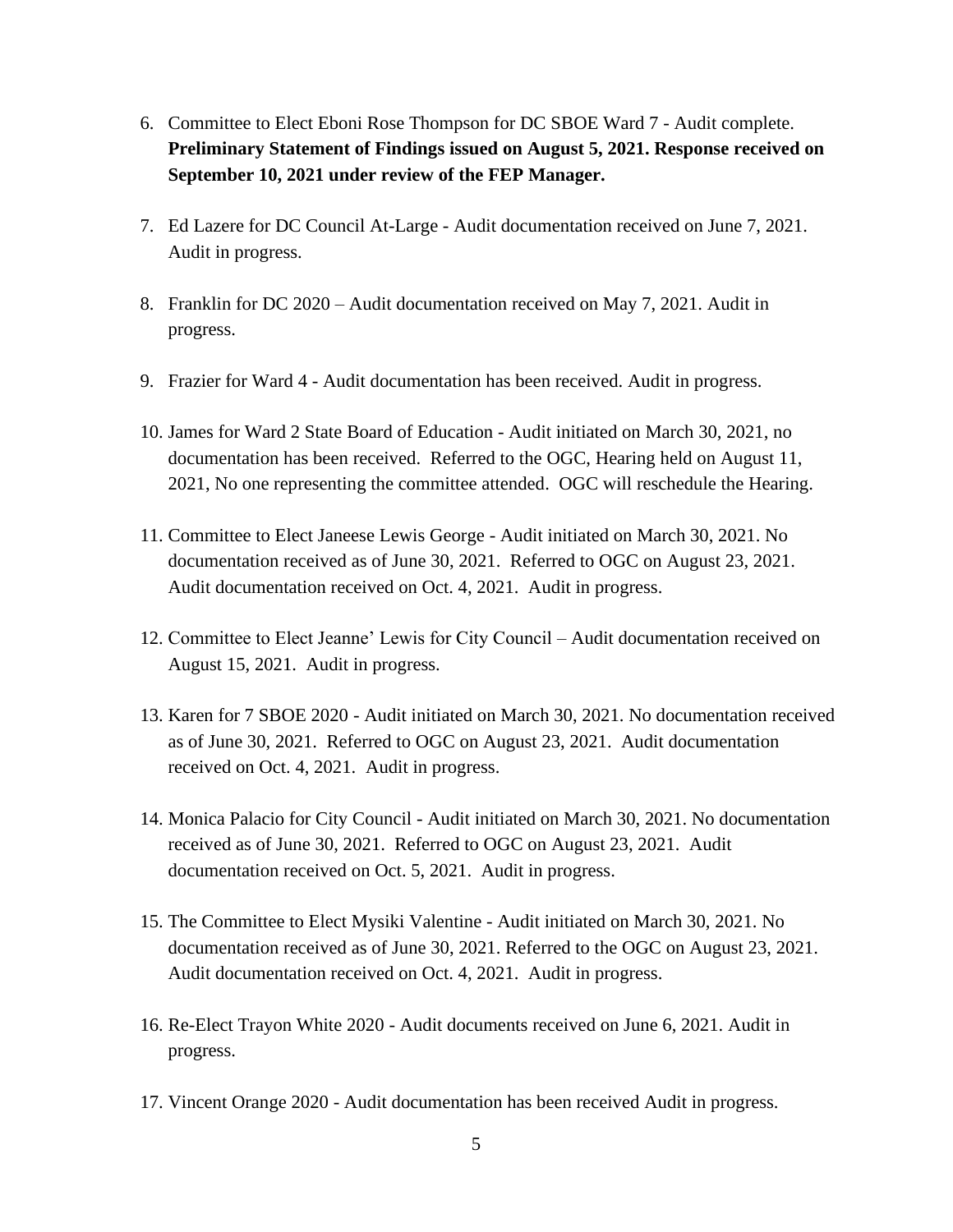- 18. Will Merrifield for DC Audit documents received on June 6, 2021. Audit in progress.
- 19. Markus For DC Audit initiated on March 30, 2021. No documentation has been received as of June 30, 2021. Referred to OGC on August 23, 2021. Hearing held on October 6, 2021. No one from the Committee attended. Order entered imposing Fine of Two Thousand Eight Hundred Fifty Dollars (\$2,850.00) for the failure to respond to the Audit Inquiry.
- 20. Randy Downs For Ward 2 Audit initiated on March 30, 2021. No documentation has been received as of June 30, 2021. Referred to OGC on August 23, 2021. Enforcement Action pending.

#### **PUBLIC INFORMATION AND RECORDS MANAGEMENT DIVISION**

The following is an accounting of the PIRMs production stats for October 2021:

## **FILING OF REPORTS OF RECEIPTS AND EXPENDITURES**

#### **Constituent Service Programs October 1st Report of Receipts & Expenditures**

| Total number of required filers           | 8 |
|-------------------------------------------|---|
| Total number of timely filers             | 8 |
| Total number of late filers               |   |
| Total number of extensions requested      |   |
| Total number of extensions granted        |   |
| Total number of FTF                       |   |
| Total number of OGC referrals             |   |
| <b>Total number of Electronic Filings</b> | 8 |
| Total number of Certified E-Filings       | 8 |

#### **Senator/Representative Statehood Funds October 1st Report of Receipts & Expenditures**

| Total number of required filers      |  |
|--------------------------------------|--|
| Total number of timely filers        |  |
| Total number of late filers          |  |
| Total number of extensions requested |  |
| Total number of extensions granted   |  |
| Total number of FTF                  |  |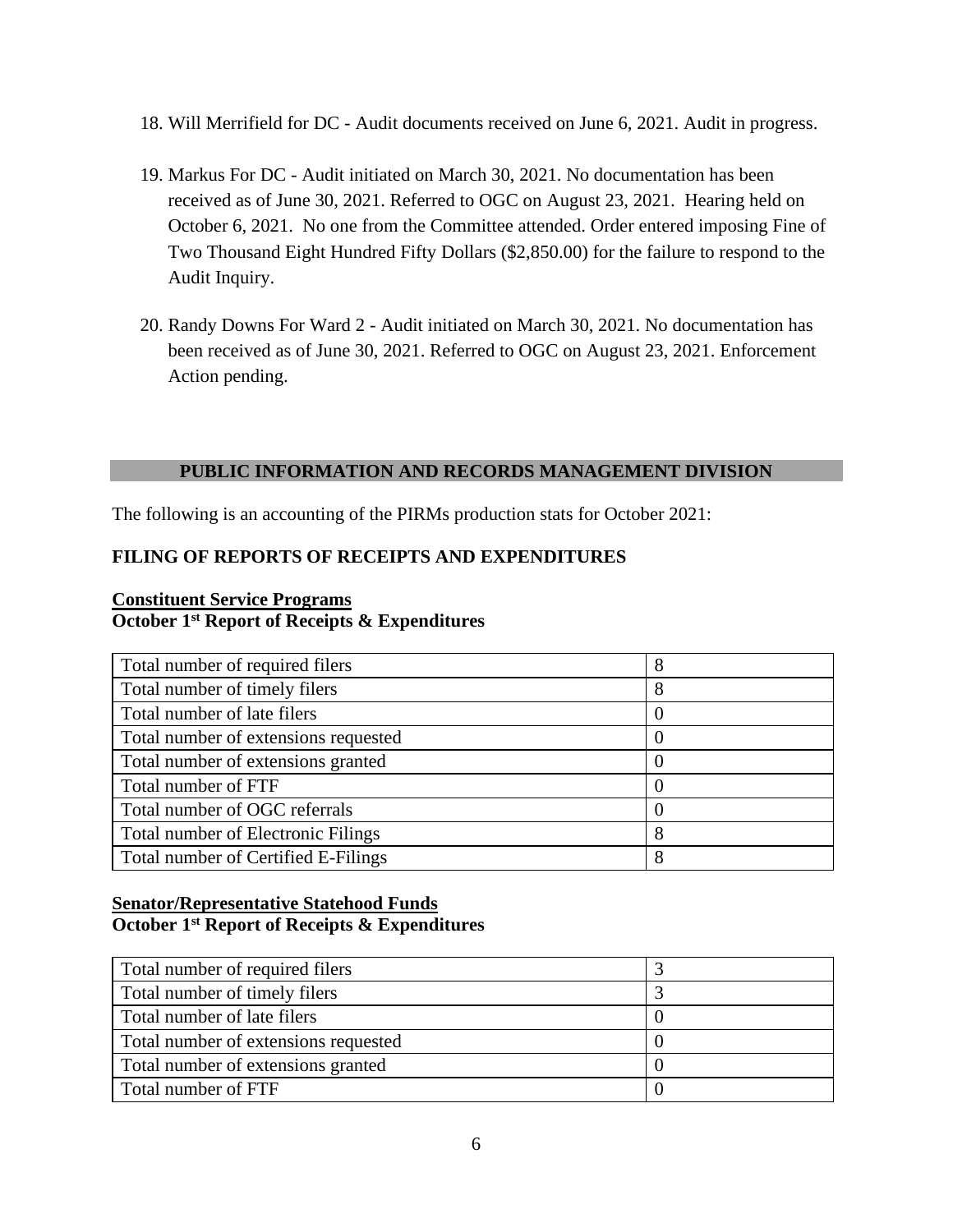| Total number of OGC referrals             |  |
|-------------------------------------------|--|
| <b>Total number of Electronic Filings</b> |  |
| Total number of Certified E-Filings       |  |

## **Legal Defense Committees**

# **Twentieth Report of Receipts & Expenditures**

*(Due Friday, October 1, 2021)*

| Total number of required filers      |                  |
|--------------------------------------|------------------|
| Total number of timely filers        |                  |
| Total number of late filers          | $\left( \right)$ |
| Total number of extensions requested | O                |
| Total number of extensions granted   | 0                |
| Total number of FTF                  | $\left( \right)$ |
| Total number of OGC referrals        | $\theta$         |
| Total number of Electronic Filings   |                  |
| Total number of Certified E-Filings  |                  |

## **Political Action Committees (PACs)**

# **October 10th Report of Receipts & Expenditures**

*(Due Tuesday October 12, 2021)*

| Total number of required filers           | 49 |
|-------------------------------------------|----|
| Total number of timely filers             | 42 |
| Total number of late filers               |    |
| Total number of extensions requested      |    |
| Total number of extensions granted        |    |
| Total number of FTF                       | 6  |
| Total number of OGC referrals             |    |
| <b>Total number of Electronic Filings</b> | 42 |
| Total number of Certified E-Filings       | 42 |

#### **Independent Expenditure Committees**

#### **October 10th Report of Receipts & Expenditures**

*(Due Tuesday, October 12, 2021)*

| Total number of required filers      |  |
|--------------------------------------|--|
| Total number of timely filers        |  |
| Total number of late filers          |  |
| Total number of extensions requested |  |
| Total number of extensions granted   |  |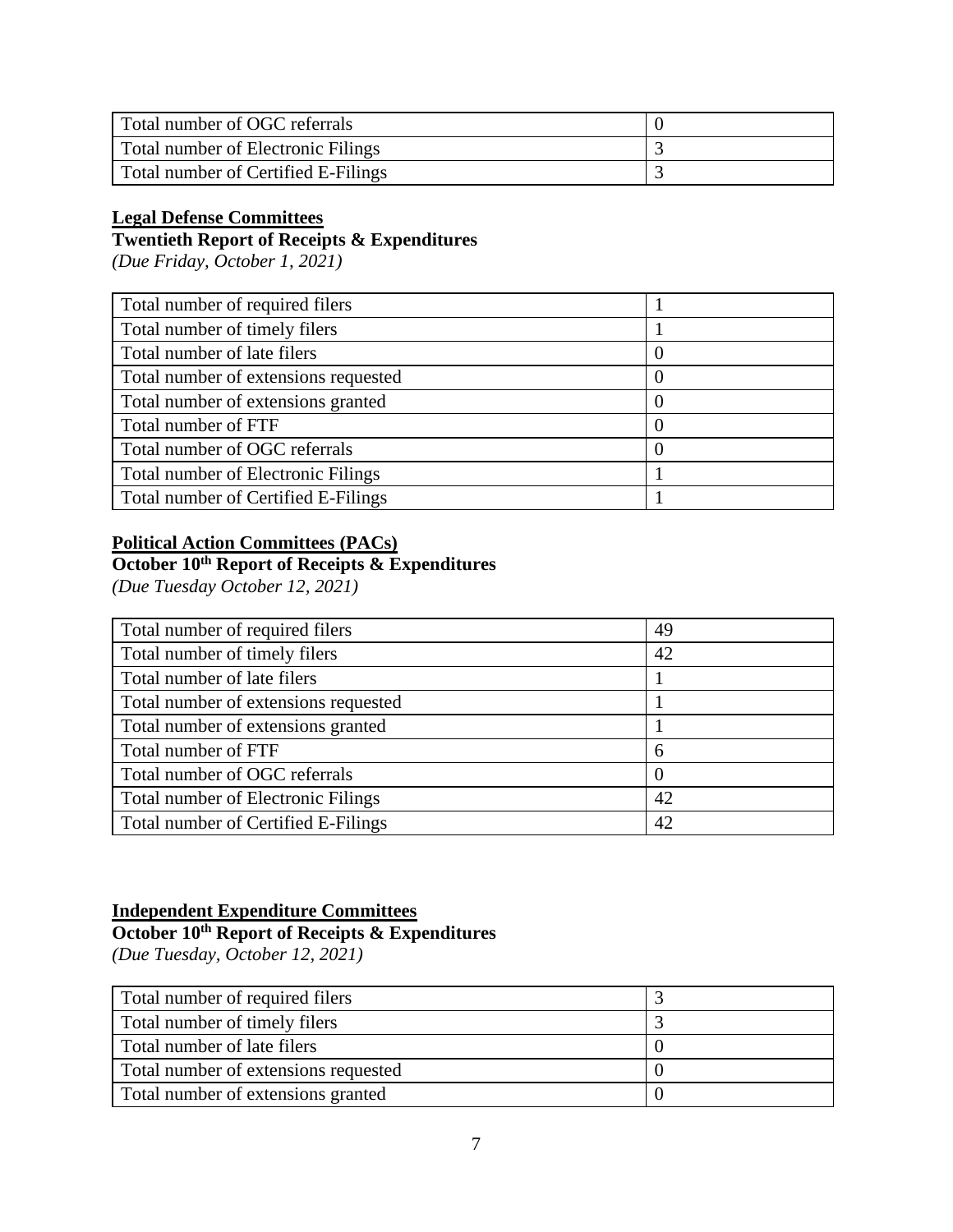| Total number of FTF                 |  |
|-------------------------------------|--|
| Total number of OGC referrals       |  |
| Total number of Electronic Filings  |  |
| Total number of Certified E-Filings |  |

# **Fair Elections Program Principal Campaign Committees**

**October 10th Report of Receipts & Expenditures**

*(Due Tuesday, October 12, 2021)*

| Total number of required filers           | 9        |
|-------------------------------------------|----------|
| Total number of timely filers             | 9        |
| Total number of late filers               | 0        |
| Total number of extensions requested      | 3        |
| Total number of extensions granted        | 3        |
| Total number of FTF                       | $\Omega$ |
| Total number of OGC referrals             | $\theta$ |
| <b>Total number of Electronic Filings</b> | 9        |
| Total number of Certified E-Filings       | 9        |

## **REFERRALS TO THE OFFICE OF THE GENERAL COUNSEL**

*Failure to Timely file the October 10th Report of Receipts & Expenditures*

#### **Principal Campaign Committees**

Urban Red Political Action Committee Ward Seven Democrats Ralph Chittams, Treasurer Brandon Scott, Treasurer

Capital Stonewall Democrats Credit Union PAC Detrick Campbell, Treasurer Cynthia Hereth, Treasurer

DC LP PAC J.V. LaBeaume, Treasurer

DC Black Democrats Caucus Eric Rogers, Treasurer

D.C. Pol. Act. Candidate Election (PACE) Leola, Jenkins, Treasurer

#### **NEW CANDIDATES/COMMITTEES\***

2022 Election Cycle (This is a running list for the 2022 Election Cycle of Candidate/Committee Registrations) **(October 2021 Registrations are bolded).**

**Traditional Candidates (10)**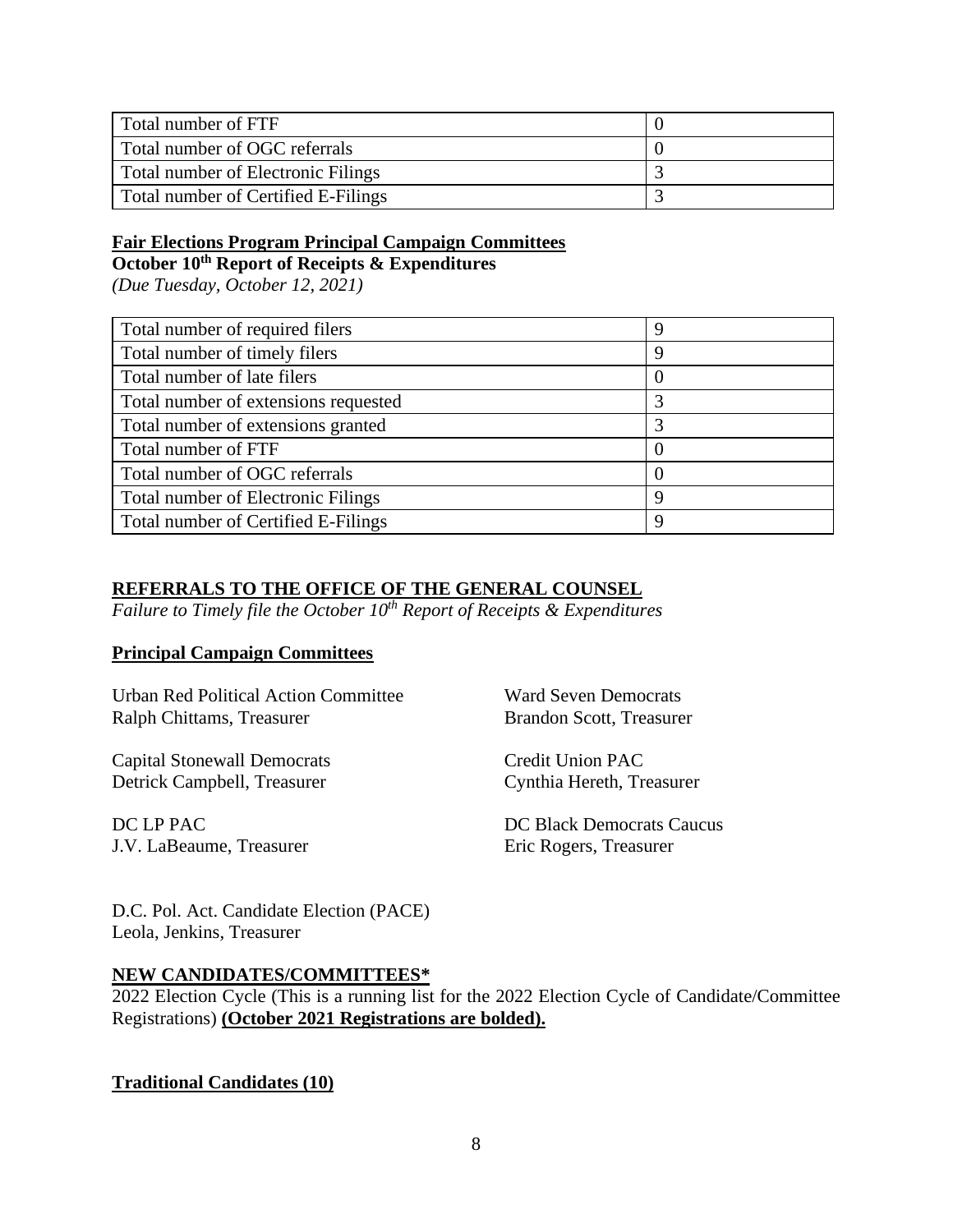Barbara Summers (Mayor): Registration Date: 6/25/2019 Karl Racine/Karl Racine 2022\* (Attorney General): Registration Date: 3/12/2020 Phil Mendelson\*/Mendelson for Chairman (Council): Registration Date: 5/5/2021 Adeoye Owolewa\*/Oye 4 U.S. Representative 2022: Registration Date: 5/11/2021 James Butler/Butler for Mayor 2022: Registration Date: 6/24/2021 Rodney Red Grant/Rodney Red Grant for Mayor Registration Date: 7/6/2021 Corren Brown (Mayor) Registration Date: 8/23/2021 Fred Hill (Council, At-Large) Registration Date: 8/31/2021 Anita Bonds\* (Council, At-Large) Registration Date: 9/1/2021

#### **Fair Elections Candidates (13)**

Ryan Jones/Ryan Jones for AG (Attorney General): Registration Date: 4/25/2021 Mary Cheh/Cheh 2022\* (Council, Ward 2): Registration Date: 6/17/2021 Gordon Fletcher/Gordon Fletcher for Ward 5: Registration Date: 7/13/2021 Erin Palmer (Council, Chairperson) Registration Date: 9/23/21 Zachary Parker (Council, Ward 5) Registration Date: 8/30/2021 Sharece Crawford (Council, At-Large) Registration Date: 9/3/2021 Brianne Nadeau\* (Council, Ward 1) Registration Date: 9/14/2021 Faith Gibson Hubbard (Council, Ward 5) Registration Date: 9/28/2021 **Leniqua Dominique (Council, At-Large) Registration Date: 10/1/2021 Charles Allen\* (Council, Ward-6) Registration Date: 10/12/2021 Robert White (Mayor) Registration Date: 10/13/2021 Nate Fleming (Council, At-Large) Registration Date: 10/20/2021**

**Michael Campbell, (Mayor) Registration Date: 10/1/2021**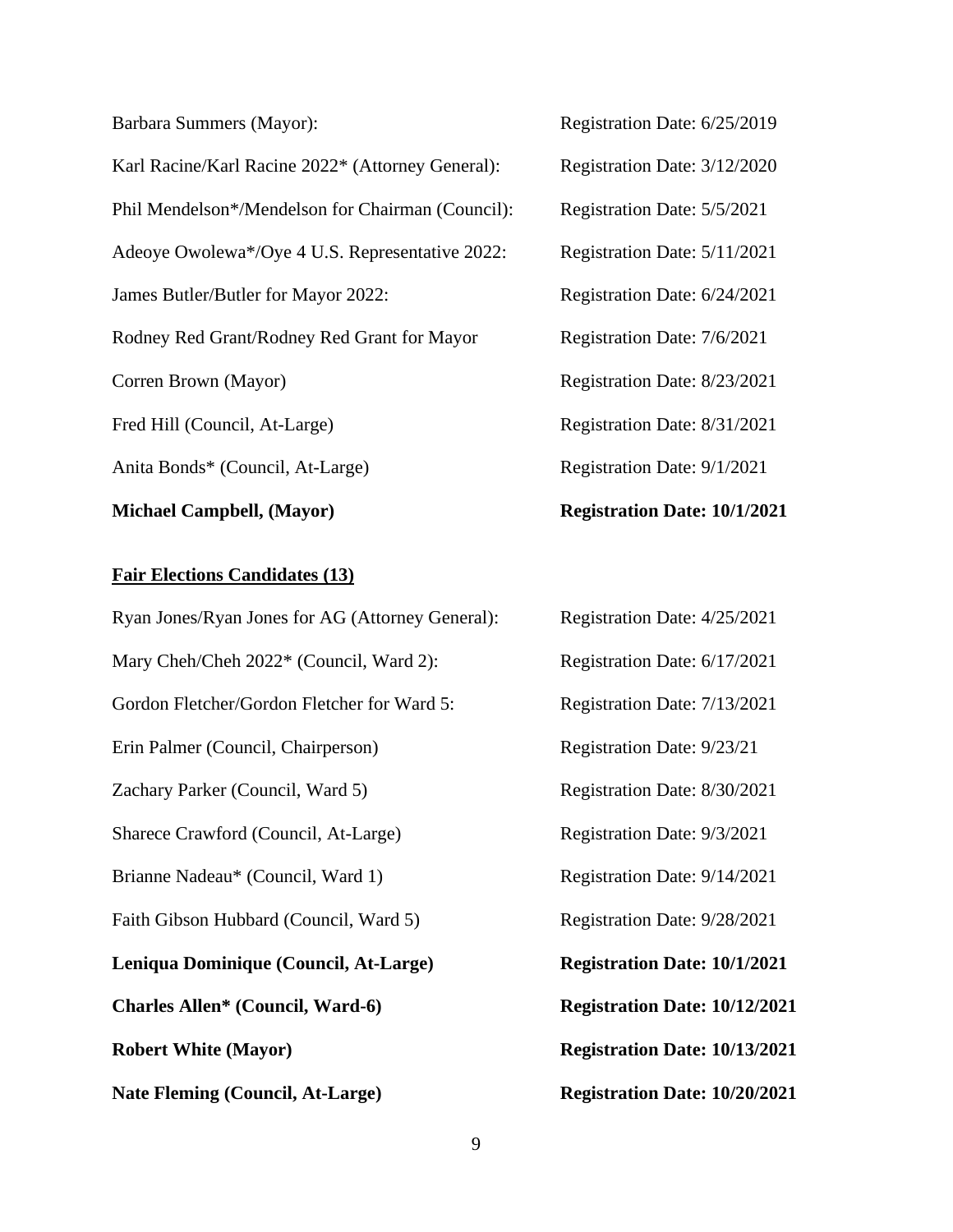**Kenyan McDuffie (Attorney General) Registration Date: 10/26/2021**

*(\*Incumbent)*

## **Initiative Committees (3)**

| Elizabeth Davis Education Equity Pathway<br>Policy Act of 2022: | Registration Date: 4/23/2021 |
|-----------------------------------------------------------------|------------------------------|
| DC Committee to Build a Better Restaurant Industry:             | Registration Date: 6/21/2021 |
| The Black Autonomy Movement:                                    | Registration Date: 7/12/2021 |

#### **Candidates & Treasurers who have completed the OCF Entrance Conference Presentation for October 2021**

- 1. Brianne Nadeau/Candidate for Council, Ward 1
- 2. Faith G. Hubbard/Candidate for Council, Ward 5
- 3. Brian McNamee/Treasurer, Friends of Faith for Ward 5 2022
- 4. Sharece Crawford/Candidate for Council, At-Large
- 5. Erin Palmer/Candidate for Council, Chairperson
- 6. Rachel L. Wells/Treasurer, Leniqua Dominique for At-Large
- 7. Patrick M. Johnson/Treasurer, Re-Elect Charles Allen for Ward 6 2022
- 8. Daniel Moskowitz/Treasurer, Robert for DC
- 9. Fred Hill/Candidate for Council, At-Large
- 10. Michael Campbell/Candidate for Mayor
- 11. Aaron B. Mitchell/Treasurer, Campbell for Mayor
- 12. Janice Vieira/Treasurer, Fred Hill 4 Council At Large
- 13. Robert White/Candidate for Mayor

## **REPORTS ANALYSIS AND AUDIT DIVISION**

The following is an accounting of the RAAD's production stats for October 2021:

## **DESK REVIEWS (52) AND OTHER ACTIVITIES**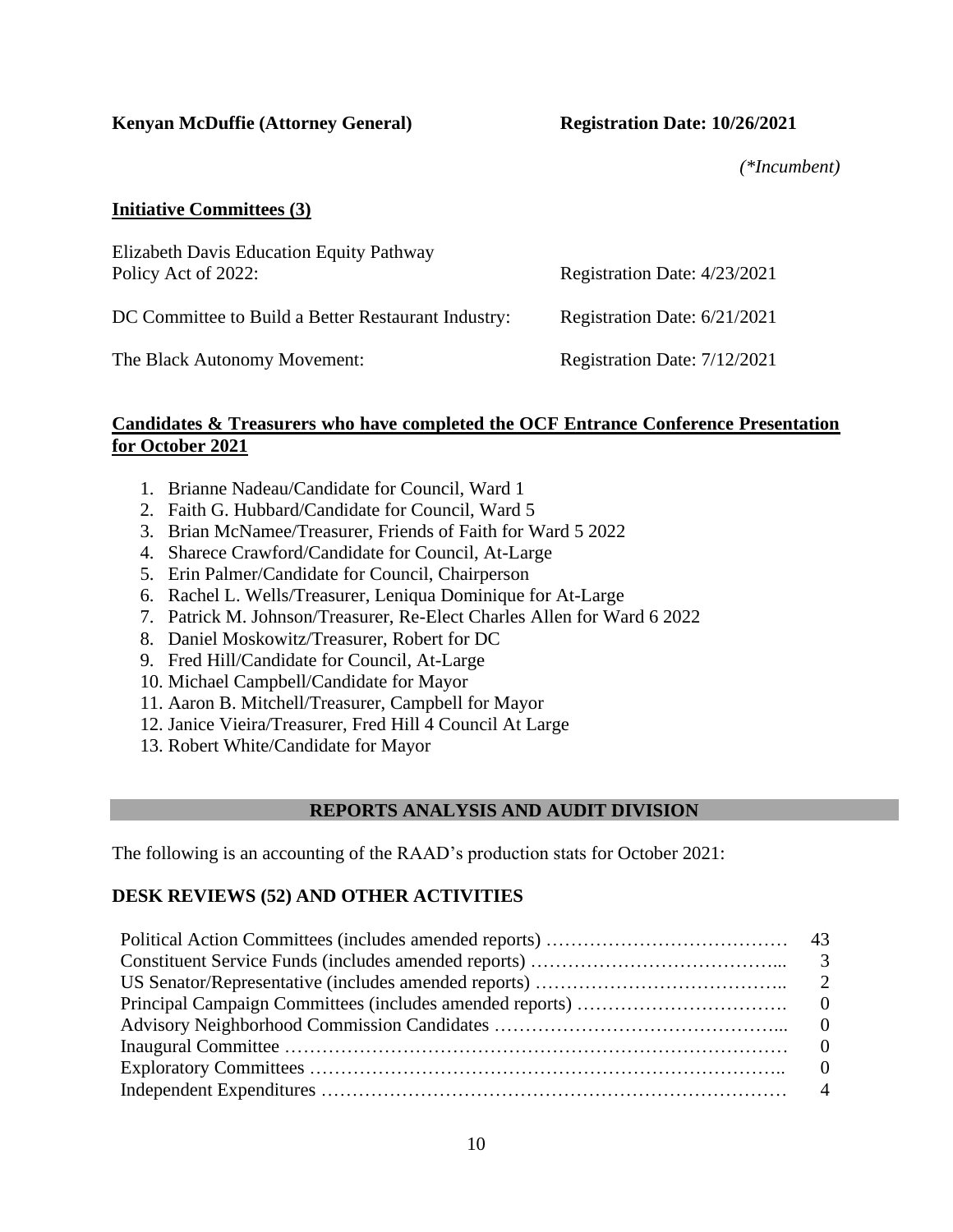| O                                                                         |
|---------------------------------------------------------------------------|
|                                                                           |
|                                                                           |
|                                                                           |
|                                                                           |
|                                                                           |
|                                                                           |
|                                                                           |
|                                                                           |
| Cases Referred for Contributions with Same Address and Similar Signatures |
|                                                                           |
|                                                                           |
|                                                                           |
|                                                                           |
|                                                                           |
|                                                                           |
|                                                                           |

## **AUDITS ISSUED**

• Ward 6 Democrats – Issued October 19, 2021 (July  $31<sup>st</sup>$ , 2021 Report)

## **ONGOING AUDITS**

## *Newly Elected Officials – Full Field Audits*

- **Brooke Pinto for Ward 2** Preliminary Draft Audit Report will be issued on August 25, 2021. The Committee requested a meeting with the Audit staff for October 8, 2021 to discuss the findings, recommendations, and a response to the Preliminary Draft Audit Report. **The Committee provided its Response. The Response is under review by the Audit staff**.
- **Jacque4DC At-Large SBOE**  Audit Notification Letter sent 02/08/21(Records due 3/8/21 – Second Reminder sent 03/12/21) Initiated 04/05/21. **Additional Information has been requested 06/23/21. Hearing was held on August 18, 2021 as reinforcement for additional records. Records are due to the Audit staff by September 2, 2021. Records received and the audit fieldwork to continue.**

## *Candidates in Upcoming 2022 Election and Political Action Committees – July 31, 2021 Report (Audit Notification Letter was issued on August 6, 2021)- Periodic Audits*

• **Mendelson 2022** – The Preliminary Draft Statement of Findings was issued on September 24, 2021. Committee requested an extension to respond until October 24, 2021. **The Committee provided its Response on October 24, 2021. The Response is under review by the Audit staff.**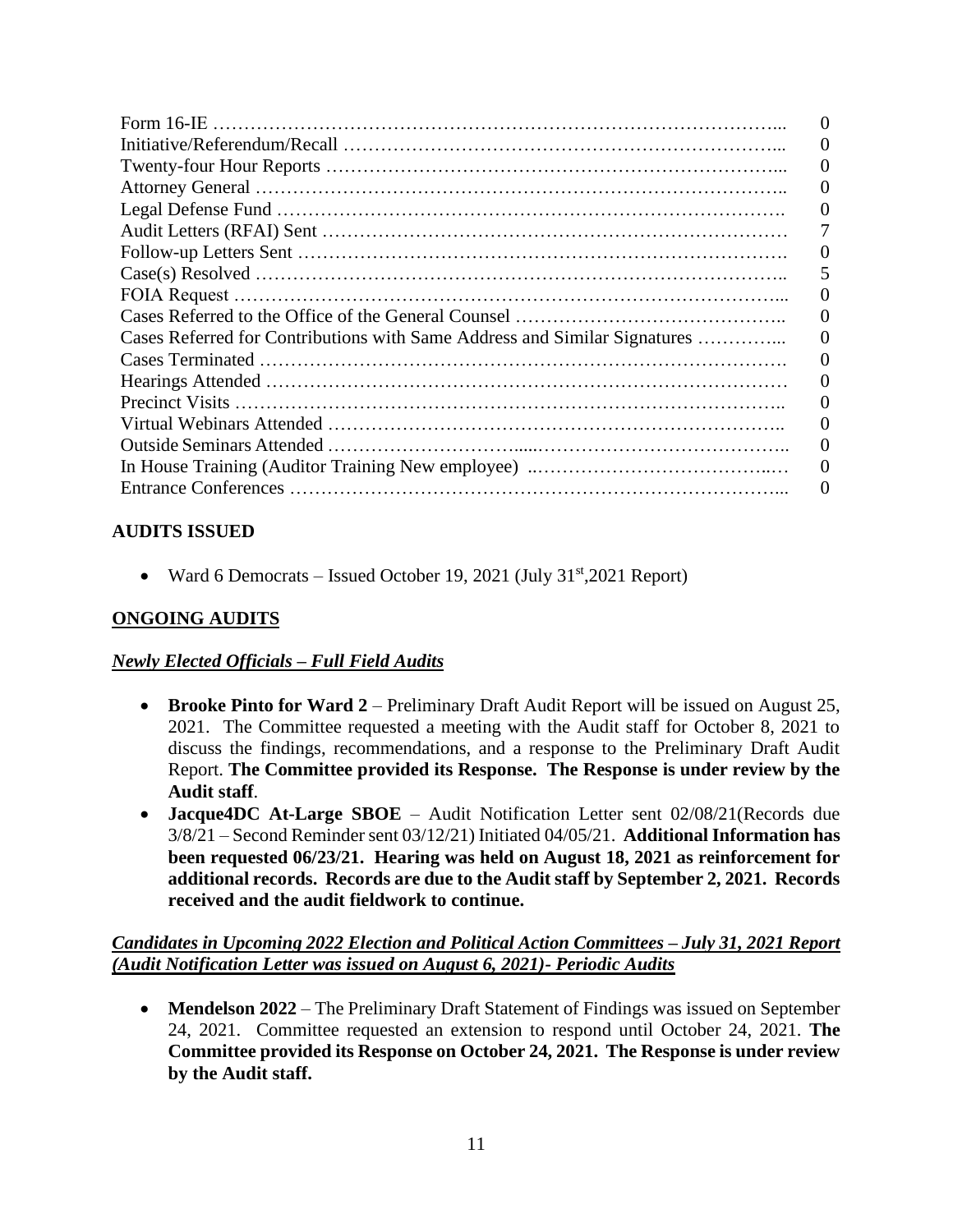• **Ward 6 Democrats** – The Audit Report was issued on October 19, 2021.

## *Constituent Service Programs – October 1, 2021 Report of Receipts and Expenditures – Periodic Audits*

- **Mayor Bowser's Constituent Service Program –** Audit Notification Letter issued on October 8, 2021. The audit records were received on October 25, 2021. The audit fieldwork is in progress.
- **Our Ward 5 Constituent Service Program** Audit Notification Letter issued on October 8, 2021. The audit records have been received. The audit fieldwork is in progress.

## **OFFICE OF THEGENERAL COUNSEL**

|                         | July | August | September | October          | November | December |  |
|-------------------------|------|--------|-----------|------------------|----------|----------|--|
| <b>Opinion Request</b>  |      |        |           | $\boldsymbol{0}$ |          |          |  |
| Received                |      |        |           |                  |          |          |  |
| <b>Opinion Request</b>  |      |        |           | $\overline{0}$   |          |          |  |
| Completed               |      |        |           |                  |          |          |  |
| Complaints              |      |        |           | $\mathbf{0}$     |          |          |  |
| Received                |      |        |           |                  |          |          |  |
| <b>Internal Queries</b> |      |        |           | $\overline{0}$   |          |          |  |
|                         |      |        |           |                  |          |          |  |
| Preliminary             |      |        |           | $\mathbf{0}$     |          |          |  |
| Investigations          |      |        |           |                  |          |          |  |
| Initiated               |      |        |           |                  |          |          |  |
| Preliminary             |      |        |           | $\overline{0}$   |          |          |  |
| Investigations          |      |        |           |                  |          |          |  |
| <b>Orders Issued</b>    |      |        |           |                  |          |          |  |
| Full                    |      |        |           | $\mathbf{0}$     |          |          |  |
| Investigations          |      |        |           |                  |          |          |  |
| Initiated               |      |        |           |                  |          |          |  |
| Full                    |      |        |           | $\boldsymbol{0}$ |          |          |  |
| Investigations          |      |        |           |                  |          |          |  |
| Orders Issued           |      |        |           |                  |          |          |  |
| Informal                |      |        |           | 10               |          |          |  |
| Hearings                |      |        |           |                  |          |          |  |
| Referred                |      |        |           |                  |          |          |  |
| Informal                |      |        |           | 10               |          |          |  |
| Hearings                |      |        |           |                  |          |          |  |
| Completed               |      |        |           |                  |          |          |  |

#### 2021 MONTHLY IN-TAKE/OUTPUT REPORT OFFICE OF GENERAL COUNSEL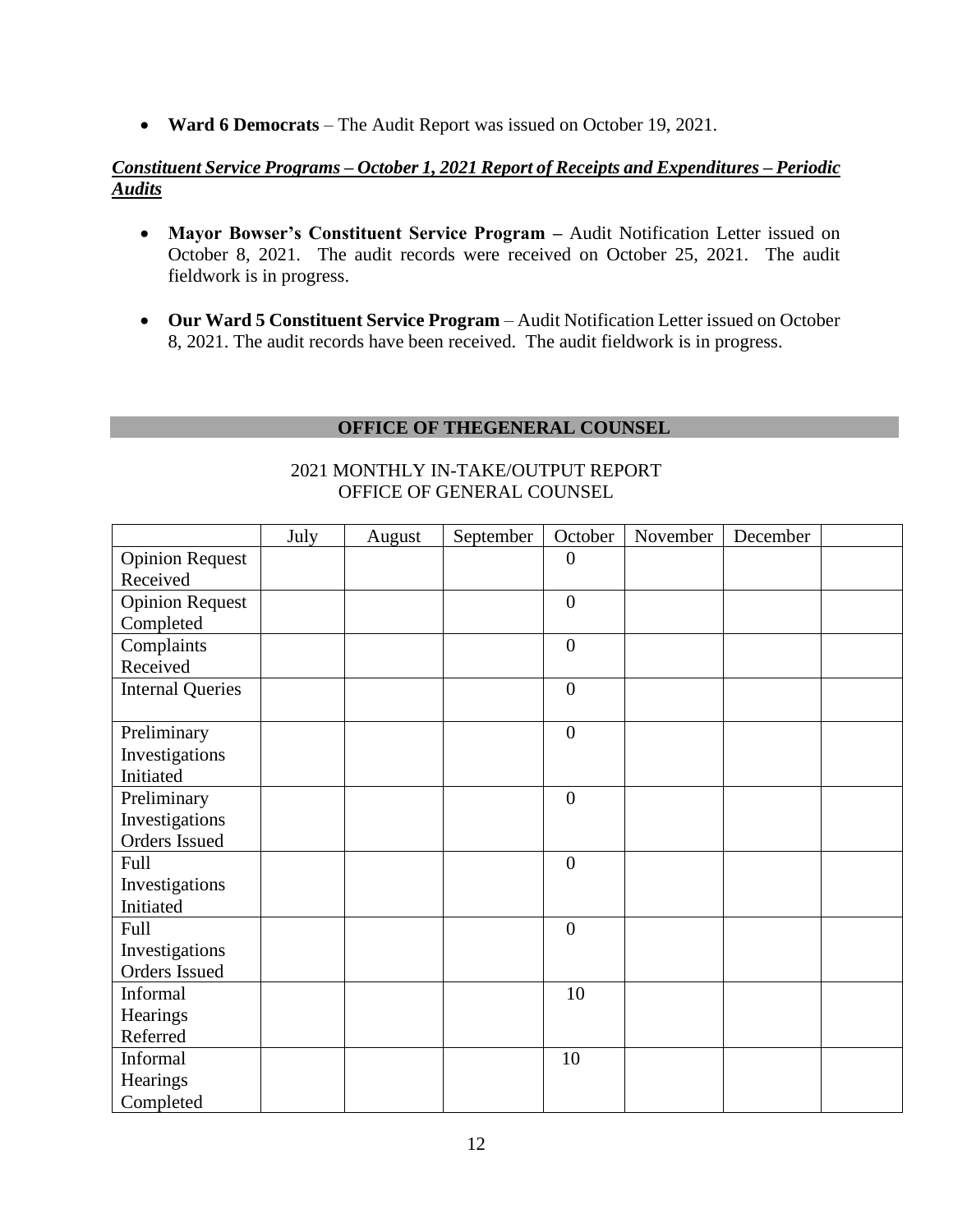| Informal             |  | $10*$ |  |  |
|----------------------|--|-------|--|--|
| Hearings             |  |       |  |  |
| <b>Orders Issued</b> |  |       |  |  |
| Petitions for        |  |       |  |  |
| Enforcement          |  |       |  |  |
| Referrals to BOE     |  |       |  |  |

\*This figure represents 10 orders in which fines that totaled \$12,000.00 were imposed

Board Statistics for October 2021 Board Meeting November 3, 2021

| PIRM                            |   |  |
|---------------------------------|---|--|
| <b>PCC</b>                      | 0 |  |
| PAC's                           | 7 |  |
| ANC's                           |   |  |
| 500 Exemption                   |   |  |
| <b>Constituent Services</b>     | 0 |  |
| Statehood Fund                  | 0 |  |
| Initiatives                     | 0 |  |
| Referendum                      | 0 |  |
| Independent Expenditure         |   |  |
| <b>Fair Elections Committee</b> | 3 |  |
| <b>RAAD</b>                     |   |  |
| <b>PCC</b>                      |   |  |
| PAC's                           |   |  |
| <b>Constituent Services</b>     | 0 |  |
| Statehood Fund                  |   |  |

| 1. Notices of Hearings        |    |  |
|-------------------------------|----|--|
| <b>First Notices</b>          |    |  |
| <b>Second Notices</b>         | 12 |  |
| 2. Notices and Orders Vacated |    |  |
| 3. Hearings Conducted         |    |  |
| 4. Orders which imposed       | 10 |  |
| fines                         |    |  |

5. Fines imposed \$12,000.00

| \$1,200.00 | Elect Prof. Alpha Bah                       |
|------------|---------------------------------------------|
| \$1,200.00 | Kinlow Ward 8 Strong                        |
| \$1,200.00 | Friends of Courtney Snowden                 |
|            | \$1,200.00 Comte. To Elect Jacque Patterson |